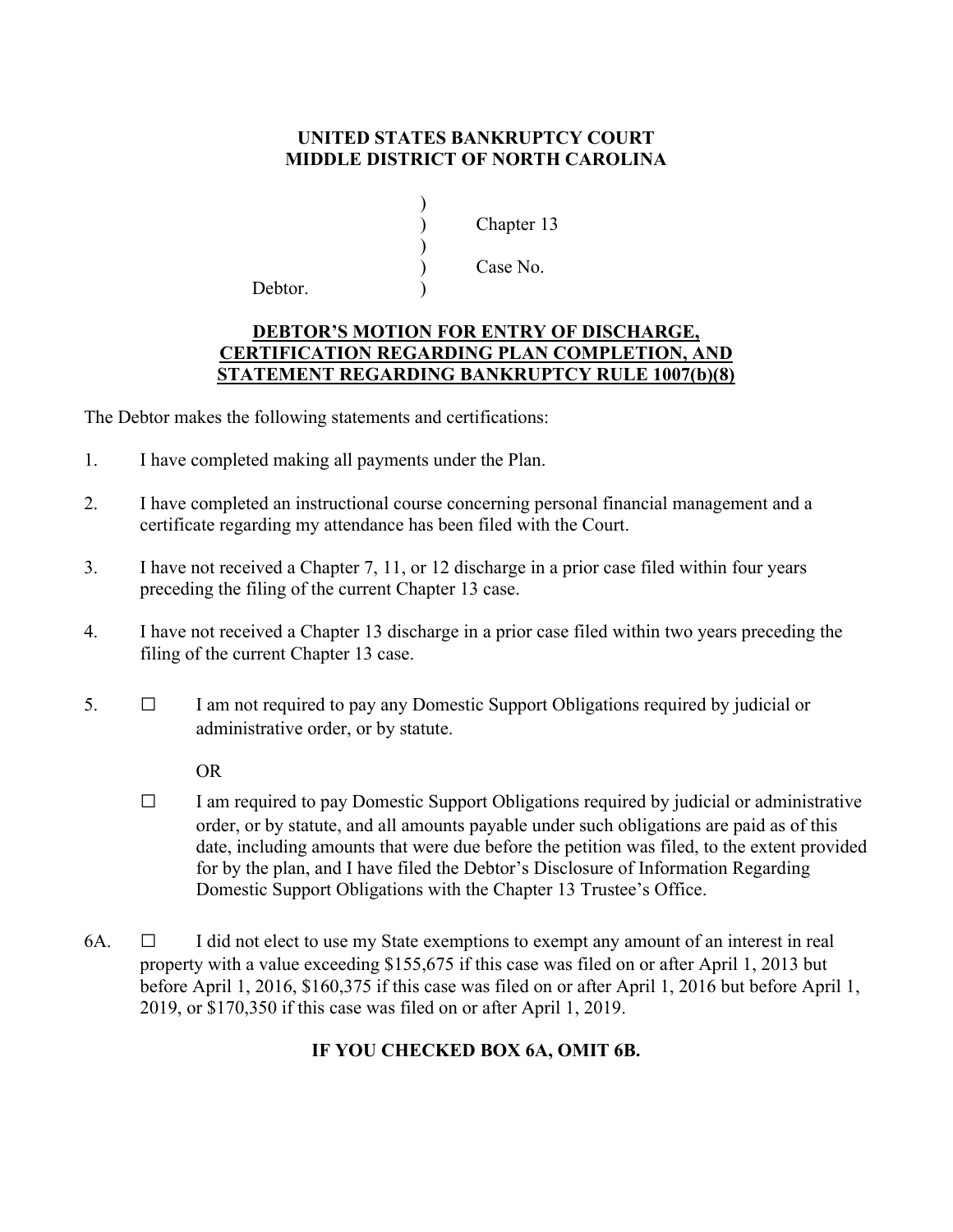- 6B.  $\Box$  I elected to use my State exemptions to exempt any amount of an interest in real property with a value exceeding \$155,675 if this case was filed on or after April 1, 2013 but before April 1, 2016, \$160,375 if this case was filed on or after April 1, 2016 but before April 1, 2019, or \$170,350 if this case was filed on or after April 1, 2019. (If this box is checked, please check the appropriate boxes for statements  $(i) - (ix)$ .
	- $\Box$  (i) I have not been convicted of a felony nor is there pending any proceeding in which I may be found guilty of a felony as defined in 18 U.S.C. § 3156.
	- $\Box$  (ii) I do not owe a debt arising from violation of the Federal securities law, any State securities laws, or any regulation or order issued under Federal securities laws or State securities law.
	- $\Box$  (iii) There is no pending proceeding in which I may be found liable for a debt arising from violation of the Federal securities law, any State securities laws, or any regulation or order issued under Federal securities laws or State securities law.
	- $\Box$  (iv) I do not owe a debt arising from fraud, deceit, or manipulation in a fiduciary capacity or in connection with the purchase or sale of any security registered under section 12 or 15(d) of the Securities Exchange Act of 1934 or under section 6 of the Securities Act of 1933.
	- $\Box$  (v) There is no pending proceeding in which I may be found liable for a debt arising from fraud, deceit, or manipulation in a fiduciary capacity or in connection with the purchase or sale of any security registered under section 12 or 15(d) of the Securities Exchange Act of 1934 or under section 6 of the Securities Act of 1933.
	- $\Box$  (vi) I do not owe a debt arising from any civil remedy under 18 U.S.C. § 1964.
	- $\Box$  (vii) There is no pending proceeding in which I may be found liable for a debt arising from any civil remedy under 18 U.S.C. § 1964.
	- $\Box$  (viii) I do not owe a debt arising from any criminal act, intentional tort, or will ful or reckless misconduct that caused serious physical injury or death to another individual in the preceding 5 years.
	- $\Box$  (ix) There is no pending proceeding in which I may be found liable to owe a debt arising from any criminal act, intentional tort, or willful or reckless misconduct that caused serious physical injury or death to another individual in the preceding 5 years.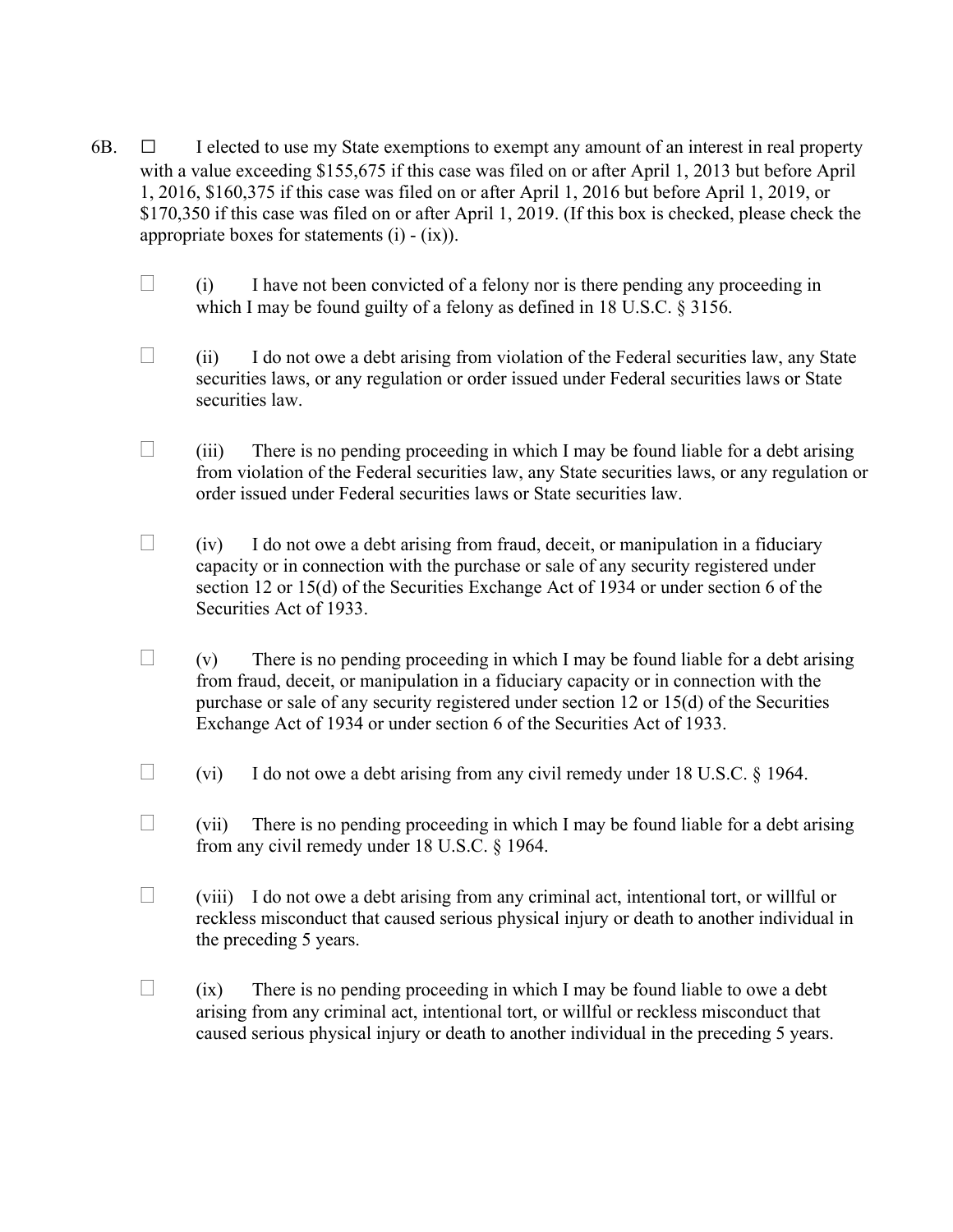I declare under penalty of perjury that the information provided in this certification and motion is true and correct and move the Court to enter a discharge in this case.

Dated:\_\_\_\_\_\_\_\_\_\_\_\_\_\_\_\_

**Debtor**